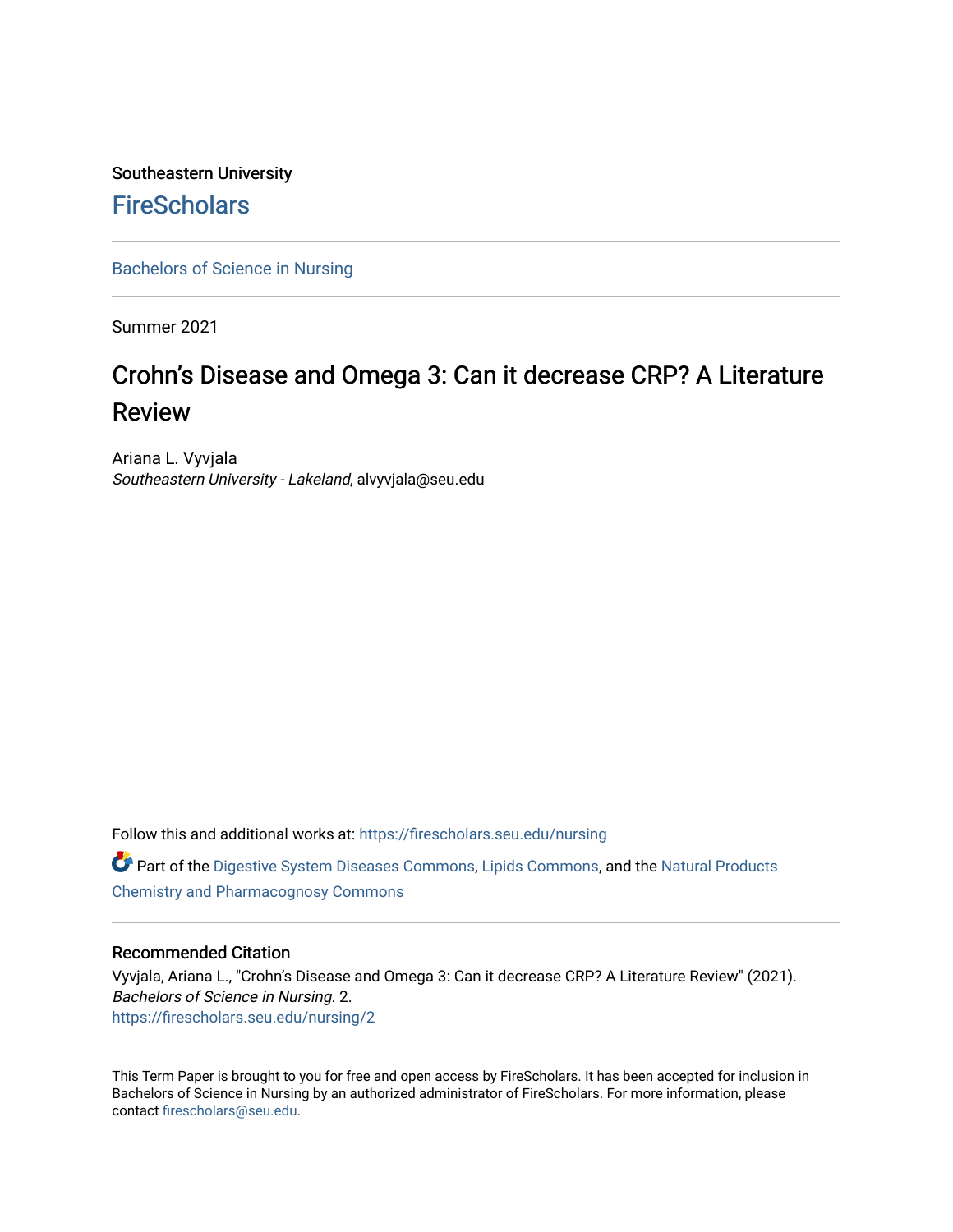## **Crohn's Disease and Omega 3: Can it decrease CRP? A Literature Review**

Ariana L. Vyvjala

Southeastern University, Department of Nursing

NURS 3153 Research & Evidence-Based Practice

Dr. Laurie Pomella

June 22, 2021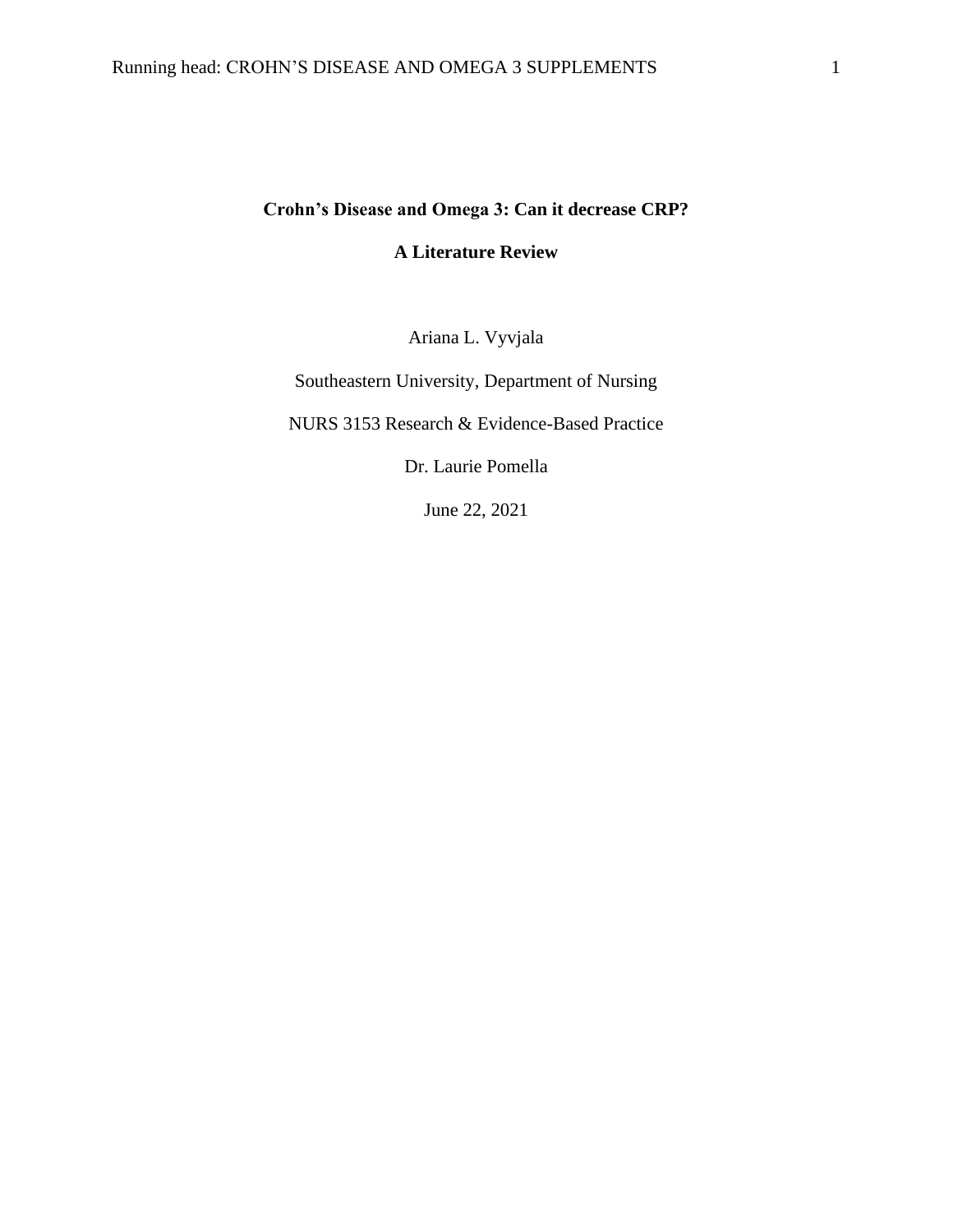#### **Crohn's Disease and Omega 3: Can it decrease CRP?**

#### **A Literature Review**

The Crohn's and Colitis foundation of America estimates that 70,000 Americans are diagnosed with inflammatory bowel disease (IBD) each year (2021). Crohn's disease is an inflammatory bowel disease characterized by periods of remission and exacerbation triggered by an increase in stress (Mackner et al., 2020). Patients can experience debilitating abdominal pain, diarrhea, fatigue, blood in the stool, and reduced appetite during an exacerbation period, all of which can lead to life-threatening complications (Mayo Clinic, 2020). In most cases, patients are diagnosed in their late teens or early adulthood years, and are prescribed anti-inflammatory drugs (Mayo Clinic, 2020). As there is no true cure for Crohn's disease, medications are never guaranteed to work and patients are often forced to undergo many therapies before finding the right regimen for their condition. Currently, in hospitals, there has not been any added intervention with daily supplements for these patients to assist in treating the inflammation. In controlled clinical trials, omega-3 fatty acid supplements have statistically shown promise as an anti-inflammatory agent to aid in Crohn's disease treatment (Natto et al., 2019).

#### **Clinical Problem**

At the onset of a flare-up, patients will only take their anti-inflammatory medication. To date, there have been few to no supplements used together with prescribed Crohn's disease medications. Omega-3 fatty acid supplements are known to have an anti-inflammatory effect, and may help reduce inflammation associated with Crohn's disease (Natto et al., 2019). The following question is posed based on the knowledge that this literature review will evaluate the amount of inflammation in Crohn's disease patients using the C-reactive protein (CRP) level. Is the use of a daily omega-3 fatty acid supplement, as evidenced by a lower CRP level, effective in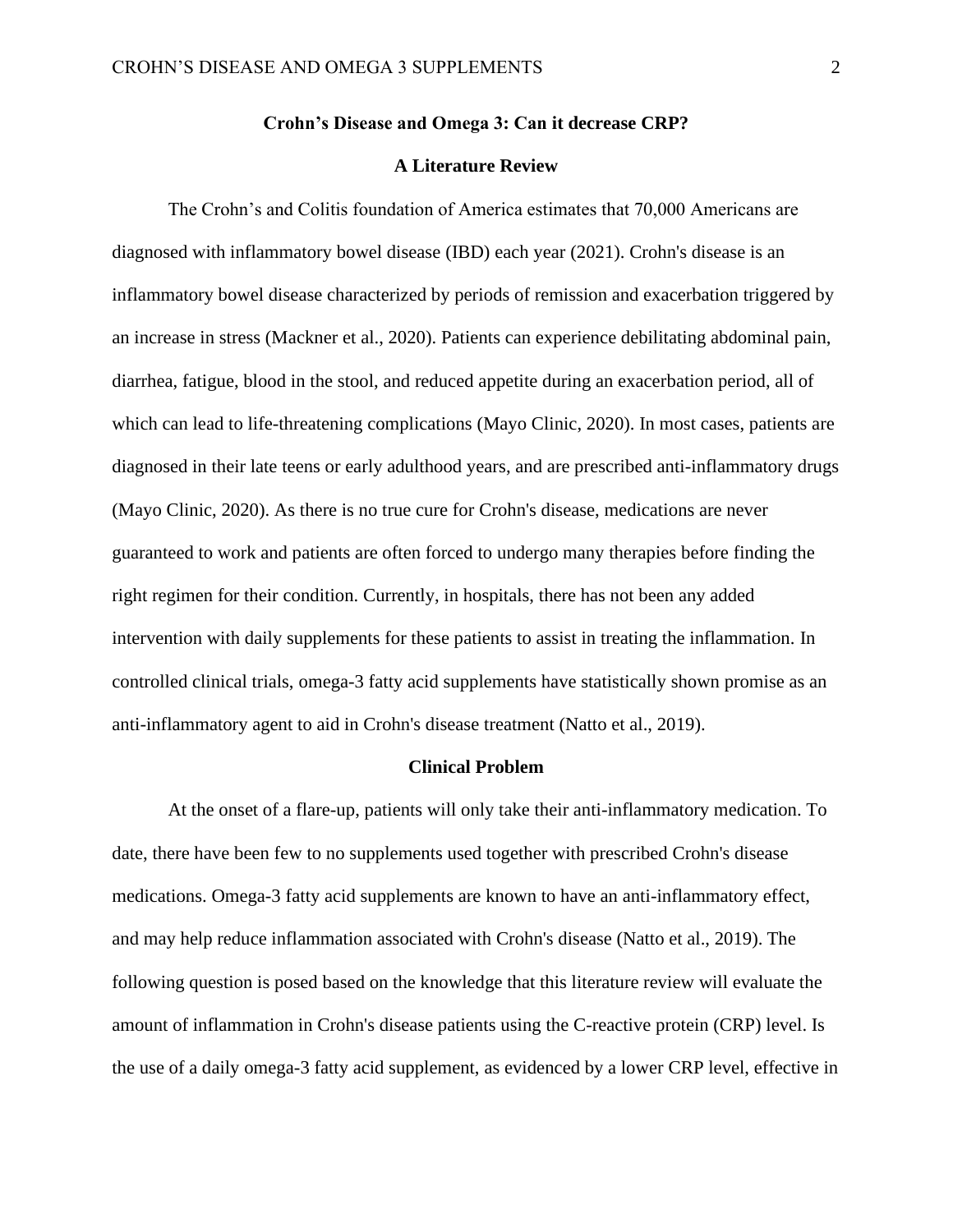reducing or eliminating inflammation in hospitalized Crohn's disease patients? This question is examined in the subsequent sections.

#### **PICO Question**

Following the Population, Intervention, Comparison, Outcome PICO formatting, the following question is posed. In hospitalized patients diagnosed with Crohn's disease, does implementing a daily 3,000mg omega-3 fatty acid supplement upon admission, compared to treatment with prescribed anti-inflammatories alone, decrease CRP levels? Does the literature support or refute this intervention?

#### **Search Terms**

The databases used for this literature review are EBSCO and PubMed. Search terms used for this literature review were: Omega-3, Crohn's Disease, Omega 3 supplement, and Crohn's Disease stress. Database research was completed on June 3, 2021. Appendix A displays the Individual Evidence Summary for each resource. Appendix B displays the Overall Evidence Summation for each resource that was graded using the Johns Hopkins Nursing Evidence-Based Practice Model for Evidence Rating Scales.

#### **Literature Review**

When a patient is diagnosed with Crohn's disease, most patient education consists of instructing them to rest and take the prescribed Crohn's medications. The most common medications prescribed are corticosteroids, oral 5-aminosalicylates, immunosuppressant's, or biologics (Mayo Clinic, 2020). As these medications are long-term, the patient must remain compliant, even when they are feeling well. The discontinuation of certain medications, including those of the biologic drug class, can cause antibodies to develop in the body against that drug (University of Michigan, 2021). If this occurs, the medicine may no longer be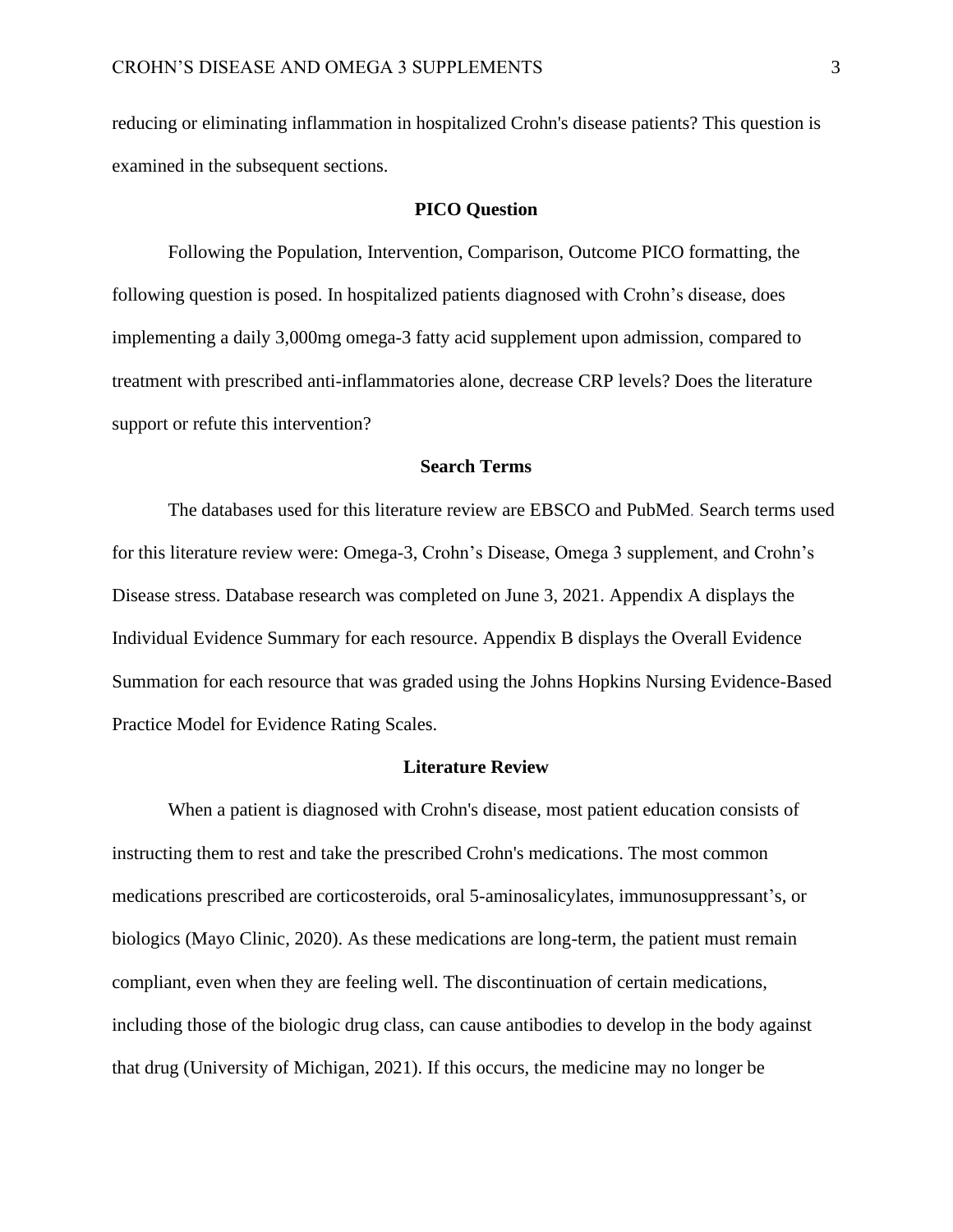beneficial (University of Michigan, 2021). In addition to the potential for developing antibodies against the medications, the majority of these medications come with undesirable side effects. Aminosalicylates have a number of common side effects, including muscle or joint pain, flu-like symptoms, slight hair loss, sweating, acne, vomiting, and heartburn (Crohn's and Colitis Foundation of America, 2020).

As prescribed medication is typically the topic of discussion, and alternative approaches are rarely discussed, many patients are left unaware of other alternatives for reducing flare-ups. A group of researchers conducted a study for a journal entitled *Digestive Diseases and Sciences* to determine the effectiveness of a specific carbohydrate diet, and it proved to be a promising treatment option (Suskind et al., 2016). An anonymous survey containing 45 questions was sent to multiple websites for patients to respond with ease (Suskind et al., 2016). Over half of the 417 individuals who responded to the survey reported that they began the diet to avoid medication (Suskind et al., 2016). After a period of twelve months on the diet regimen, most individuals reported a significant decrease in symptoms of IBD (Suskind et al., 2016). In order to achieve the highest quality of life, all treatment options should be thoroughly explained to patients, such as the use of diet, acupuncture, or omega-3 supplements rather than the use of simply prescribed Crohn's medications alone.

Omega-3 fatty acids are an essential fat because the body cannot manufacture it on its own, so they must be consumed through food or supplements in order to survive (Cleveland Clinic, 2019). The anti-inflammatory properties of omega-3 fatty acid supplements are attributed to the fact that it decreases the production of inflammatory molecules, such as cytokines, leading to improved levels of inflammatory biomarkers (Natto et al., 2019). Studies have not yet been performed to determine whether omega-3 supplements are effective in helping patients with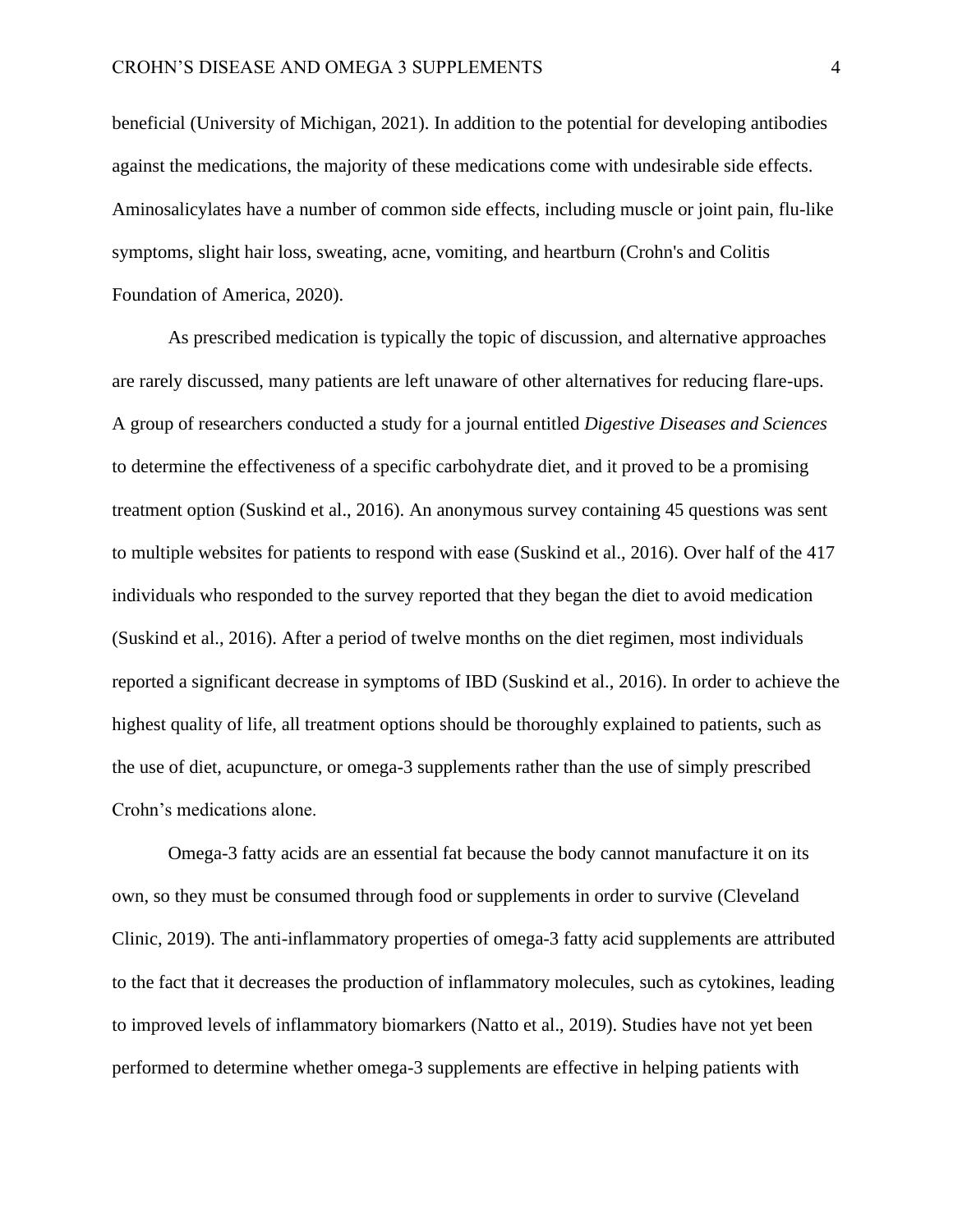Crohn's disease; however, studies have shown promise for its effect on other conditions. A recent study looked at patients with chronic kidney disease to determine whether omega-3 supplementation helped in "general characteristics, nutrition, renal disease markers, and inflammatory markers C-reactive protein, interleukin (IL)-6, IL-10, and tumor necrosis factor alpha (Valle Flores et al., 2020). The study found that patients taking omega-3 supplements for twelve weeks showed a significant decrease in CRP, Il-6, IL-10, and tumor necrosis factor levels (Valle Flores et al., 2020). However, the placebo-controlled group showed no significant difference in these measurements (Valle Flores et al., 2020).

Marine omega-3 supplementation was investigated in a meta-analysis to determine its effects on coronary heart disease, cardiovascular disease, and myocardial infarction risk (Hu et al., 2019). Marine omega-3 supplements were found to lower the risk of myocardial infarction, coronary heart disease, and cardiovascular disease, as well as reduce the risk of death from these conditions (Hu et al., 2019). Aside from omega-3 supplements, certain foods also contain omega-3 fatty acids. The three main types of omega-3 fatty acids are known as "alpha-linolenic acid, eicosapentaenoic acid, and docosahexaenoic acid" (NIH, 2021). The most abundant omega-3 fatty acid in western diets is alpha-linolenic, as it is found in flaxseed, canola, and soybean oils (Harvard University, 2019). Eicosapentaenoic acid and docosahexaenoic acid, on the other hand, can be found in seafood like shrimp or salmon (Harvard University, 2019; NIH, 2021).

In order to measure the effectiveness of these interventions, CRP levels should be monitored. Serum CRP is, "an acute-phase protein exclusively synthesized by the liver largely under transcriptional control of IL-6" (Coelho, 2009). CRP begins to secrete within four to six hours of an inflammatory stimulus being released by the body, and it can remain elevated for long periods of time in patients with chronic inflammatory diseases (Coelho, 2009). In a CRP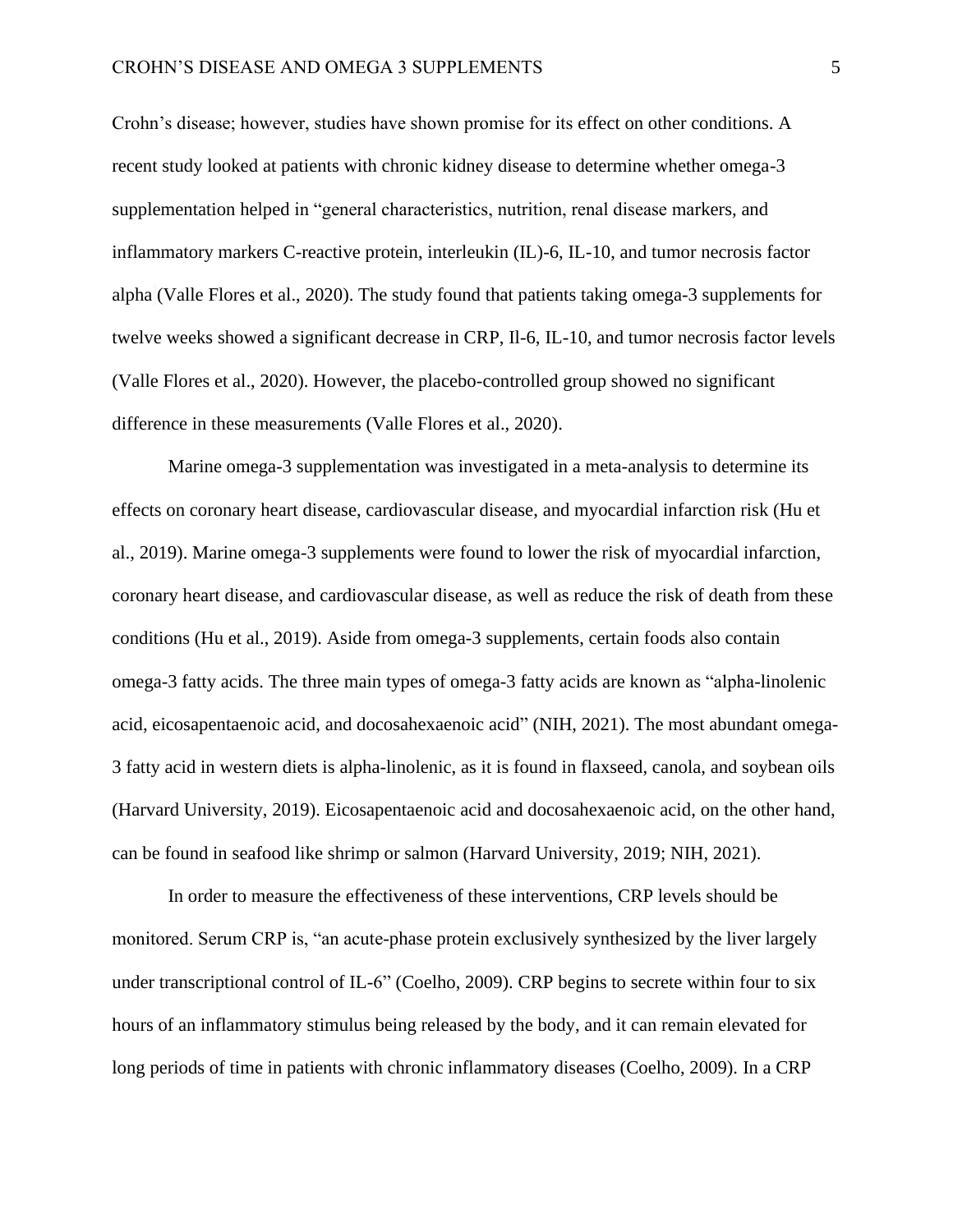blood test, C-reactive protein levels are measures with a normal level of less than 10 mg/L and a level over 10mg/L indicating a high degree of inflammation in the body (Mayo Clinic, 2017). In inflammatory bowel disease, a CRP test is more closely associated with disease activity than a complete blood count alone (Chen et al., 2020).

#### **Practice Recommendations**

Upon the completion of this literature review, the following three practice recommendations have been identified. First, patients with Crohn's disease should have labs drawn upon admission to the hospital, specifically the CRP level needs to be monitored and compared to the patient's primary care CRP labs. While Crohn's disease cannot be diagnosed through a CRP blood test, it gives the health care providers a closer look at the degree of disease activity occurring in the patient. (Crohn's and Colitis Foundation of America, 2021). Initially, the patient's CRP may appear to be at a normal level, however, it can change within four to six hours of a stimulus making it an important value to closely monitor (Coelho, 2009). This test, while simple, can indicate how the patient is responding to the treatment allowing the provider to adjust the treatment plan as necessary.

Second, every patient over the age of 18 that is admitted with Crohn's disease should be started on a daily Omega-3 fatty acid supplement of 3,000mg, unless otherwise contraindicated, along with their prescribed Crohn's medications. Initially, when providing care to a patient with Crohn's disease, physicians will prescribe medications such as corticosteroids or immunosuppressants, without recommendation for omega-3 supplements (Mayo Clinic, 2020). According to a study performed by Calder, "studies in healthy human volunteers suggest that an intake of  $>2g$  EPA+DHA/day is required to affect inflammatory processes" (Calder, 2010, p.365). The high levels of stress associated with hospitalization can trigger a Crohn's disease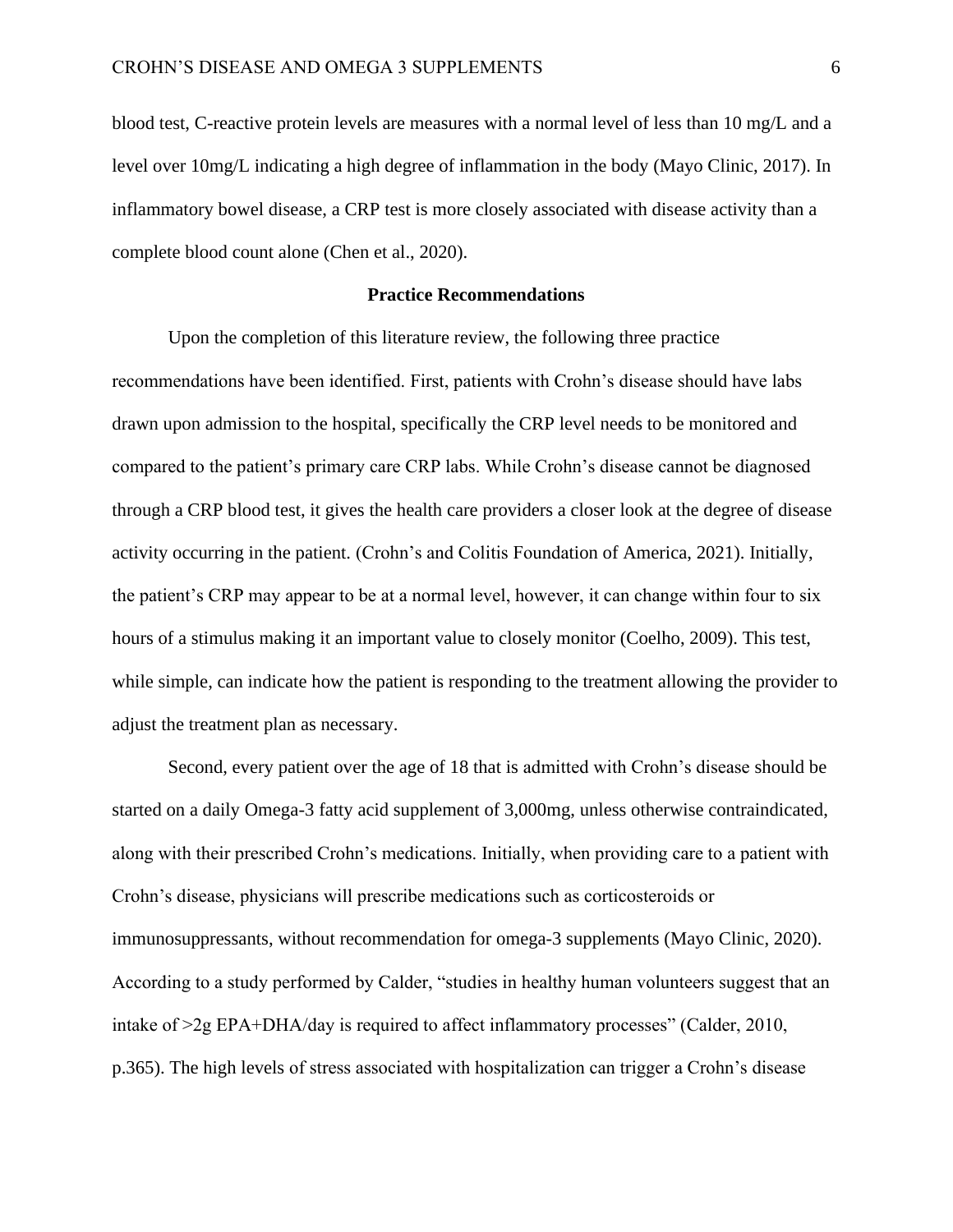exacerbation, if the patient not already experiencing one. Adding a daily omega-3 supplement along with prescribed anti-inflammatory medication in these hospitalized patients with Crohn's disease can leading to a decrease in CRP and assist in treating the exacerbation.

Third, nurses can encourage foods high in Omega-3 such as flaxseed oil, canola oil, and salmon. In addition, patients should receive education regarding an anti-inflammatory diet such as a specific carbohydrate diet and avoiding a diet high in fiber (Suskind et al., 2016). Treating Crohn's disease involves a well-rounded approach by including every aspect of the individual's life. This can be done by, decreasing inflammatory foods, adding in foods high in omega-3, and using omega-3 supplements to, in combination, decrease the patient's CRP.

#### **Conclusion**

Over 70,000 people are diagnosed with Crohn's disease every year, which results in many painful symptoms and can end in life-threatening complications (Crohn's and Colitis Foundation of America, 2021; Mayo Clinic, 2020). Therefore, it is imperative that the healthcare system meets the needs of this population. Since, according to Mackner et al. (2020), stress is a trigger for inflammation, all patients with a history of IBD should undergo routine CRP testing upon admission. As a result of this literature review, it can be concluded that anti-inflammatory medications alone have been the standard treatment for Crohn's disease. Additionally, supplements have rarely been used in conjunction with prescribed Crohn's disease medications to date. Omega-3 fatty acids have been shown to lower inflammatory biomarkers in patients with conditions like chronic kidney disease and coronary heart disease (Hu et al., 2019; Natto, 2019; Valle Flores et al., 2020). Thus, suggesting that diets high in omega-3 supplements and supplements, along with prescribed Crohn's medications, may be beneficial in treating patients with Crohn's disease.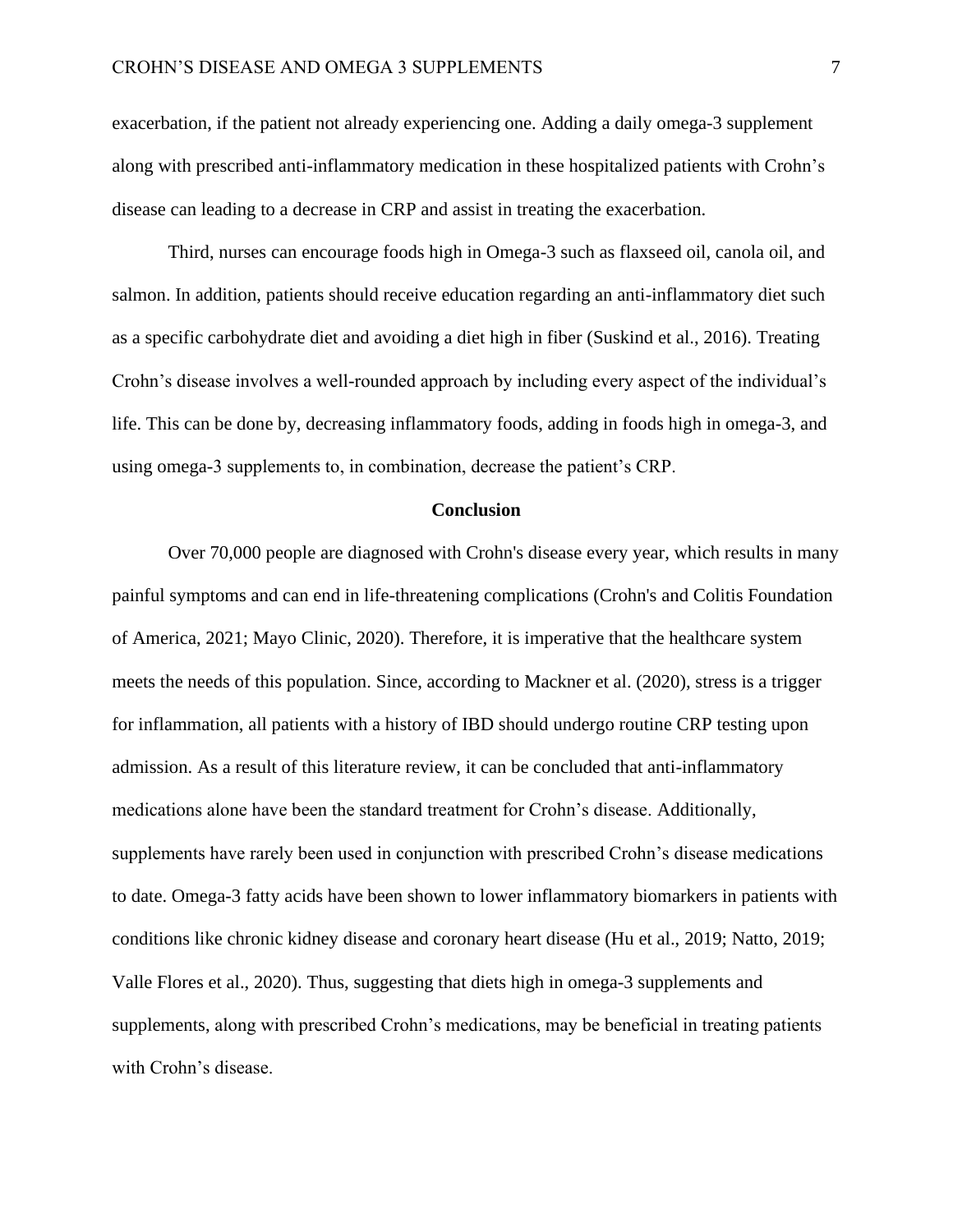#### References

- Calder P. C. (2010). Omega-3 fatty acids and inflammatory processes. *Nutrients*, *2*(3), 355–374. https://doi.org/10.3390/nu2030355
- Chen, Y. H., Wang, L., Feng, S. Y., Cai, W. M., Chen, X. F., & Huang, Z. M. (2020). The relationship between C-reactive protein/albumin ratio and disease activity in patients with Inflammatory Bowel Disease. *Gastroenterology Research and Practice*, *2020*, 1–8. https://doi.org/10.1155/2020/3467419
- Cleveland Clinic. (2019). *Omega-3 fatty acids: Foods & benefits*. https://my.clevelandclinic.org/health/articles/17290-omega-3-fatty-acids
- Coelho, L. (2009). *C-reactive protein and procalcitonin in the assessment of infection response to antibiotic therapy*. Acute Care Testing.

https://acutecaretesting.org/en/articles/creactive-protein-and-procalcitonin-in-the-

assessment-of-infection-response-to-antibiotic-therapy

- Crohn's and Colitis Foundation of America. (2021). *Diagnosing Crohn's disease and Ulcerative Colitis*.
	- https://www.crohnscolitisfoundation.org/sites/default/files/legacy/assets/pdfs/diagnosingi bd.pdf
- Crohn's and Colitis Foundation of America. (2020). *Understanding IBD medication and side effects.*

https://www.crohnscolitisfoundation.org/sites/default/files/2019-10/understanding-ibdmedications-brochure-final-online2.pdf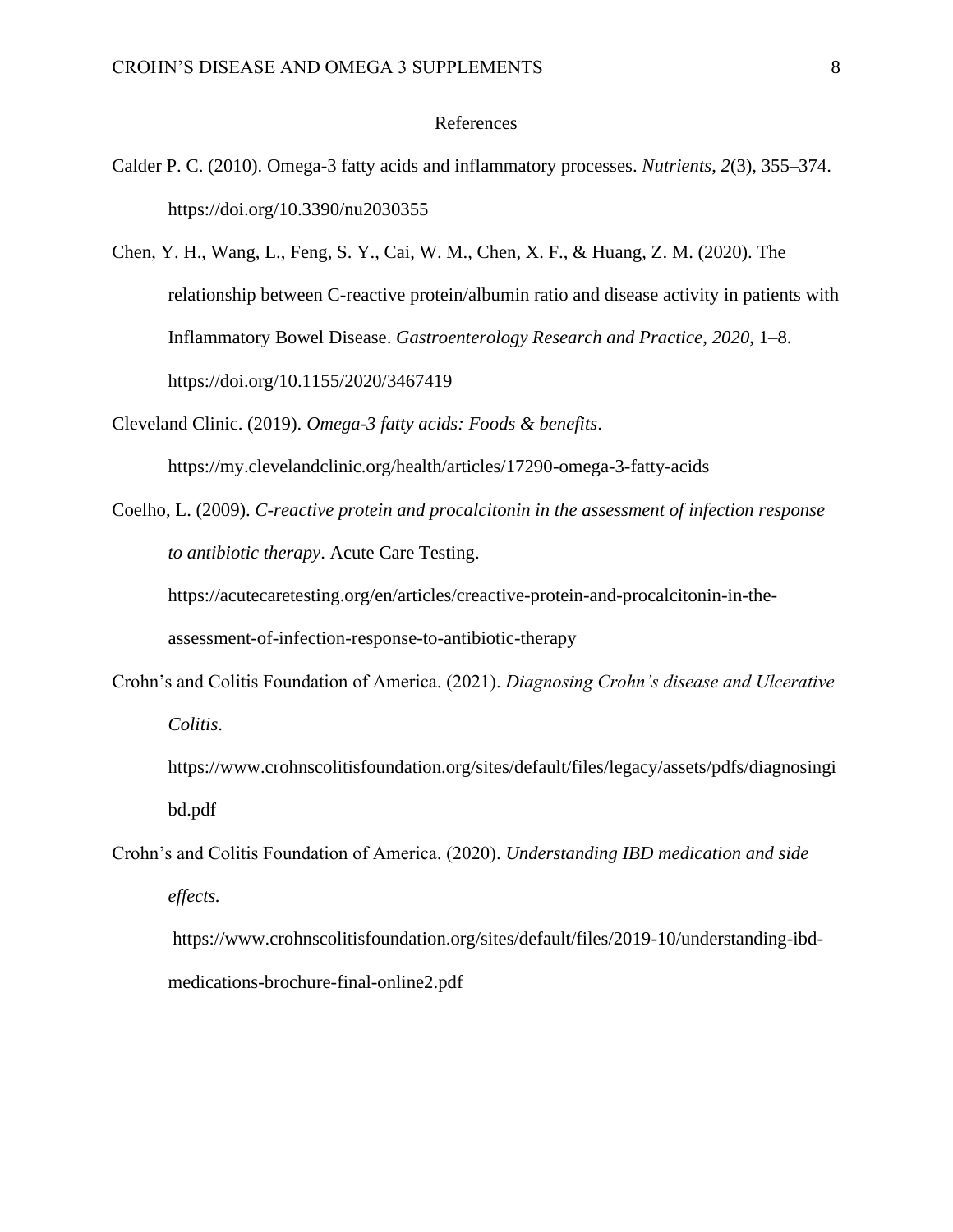Harvard University. (2019). *Omega-3 Fatty Acids: An Essential Contribution*. https://www.hsph.harvard.edu/nutritionsource/what-should-you-eat/fats-andcholesterol/types-of-fat/omega-3-fats/

Hu, Y., Hu, F. B., & Manson, J. E. (2019). Marine Omega‐3 supplementation and Cardiovascular disease: An updated meta‐analysis of 13 randomized controlled trials involving 127,477 participants. *Journal of the American Heart Association*, *8*(19), 1–33. https://doi.org/10.1161/jaha.119.013543

Mackner, L. M., Hatzakis, E., Allen, J. M., Davies, R. H., Kim, S. C., Maltz, R. M., & Bailey, M. T. (2020). Fecal microbiota and metabolites are distinct in a pilot study of pediatric Crohn's disease patients with higher levels of perceived stress.

*Psychoneuroendocrinology*, *111*. https://doi.org/10.1016/j.psyneuen.2019.104469

- Mayo Clinic. (2017). *C-reactive protein test*. https://www.mayoclinic.org/tests-procedures/creactive-protein-test/about/pac-20385228
- Mayo Clinic. (2020). *Crohn's disease*. https://www.mayoclinic.org/diseases-conditions/crohnsdisease/diagnosis-treatment/drc-20353309
- National Institutes of Health, Office of Dietary Supplements. (2021). *Omega-3 Fatty Acids*. https://ods.od.nih.gov/factsheets/Omega3FattyAcids-Consumer/
- Natto, Z. S., Yaghmoor, W., Alshaeri, H. K., & Van Dyke, T. E. (2019). Omega-3 fatty acids effects on inflammatory biomarkers and lipid profiles among diabetic and cardiovascular disease patients: A systematic review and meta-analysis. *Scientific Reports*, *9*(1), 1–10. https://doi.org/10.1038/s41598-019-54535-x
- Suskind, D. L., Wahbeh, G., Cohen, S. A., Damman, C. J., Klein, J., Braly, K., Shaffer, M., & Lee, D. (2016). Patients perceive clinical benefit with the specific carbohydrate diet for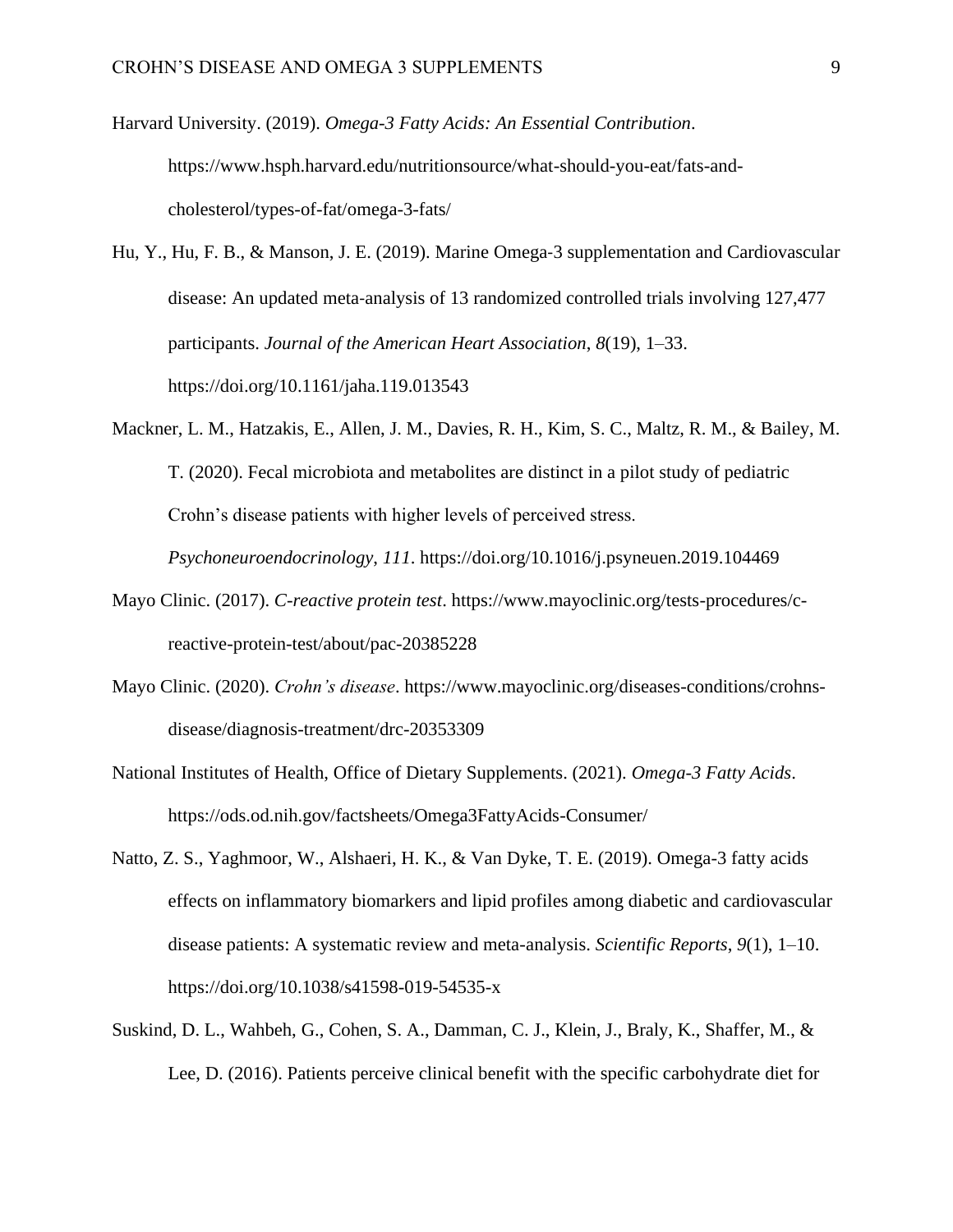Inflammatory Bowel Disease. *Digestive Diseases and Sciences*, *61*(11), 3255–3260. https://doi.org/10.1007/s10620-016-4307-y

- University of Michigan. (2021). *Frequently asked questions about Inflammatory Bowel Disease (IBD)*. University of Michigan Health. https://www.uofmhealth.org/conditionstreatments/digestive-and-liver-health/crohns-faq
- Valle Flores, J. A., Fariño Cortéz, J. E., Mayner Tresol, G. A., Perozo Romero, J., Blasco Carlos, M., & Nestares, T. (2020). Oral supplementation with omega-3 fatty acids and inflammation markers in patients with chronic kidney disease in hemodialysis. *Applied Physiology, Nutrition, and Metabolism*, *45*(8), 805–811. https://doi.org/10.1139/apnm-2019-0729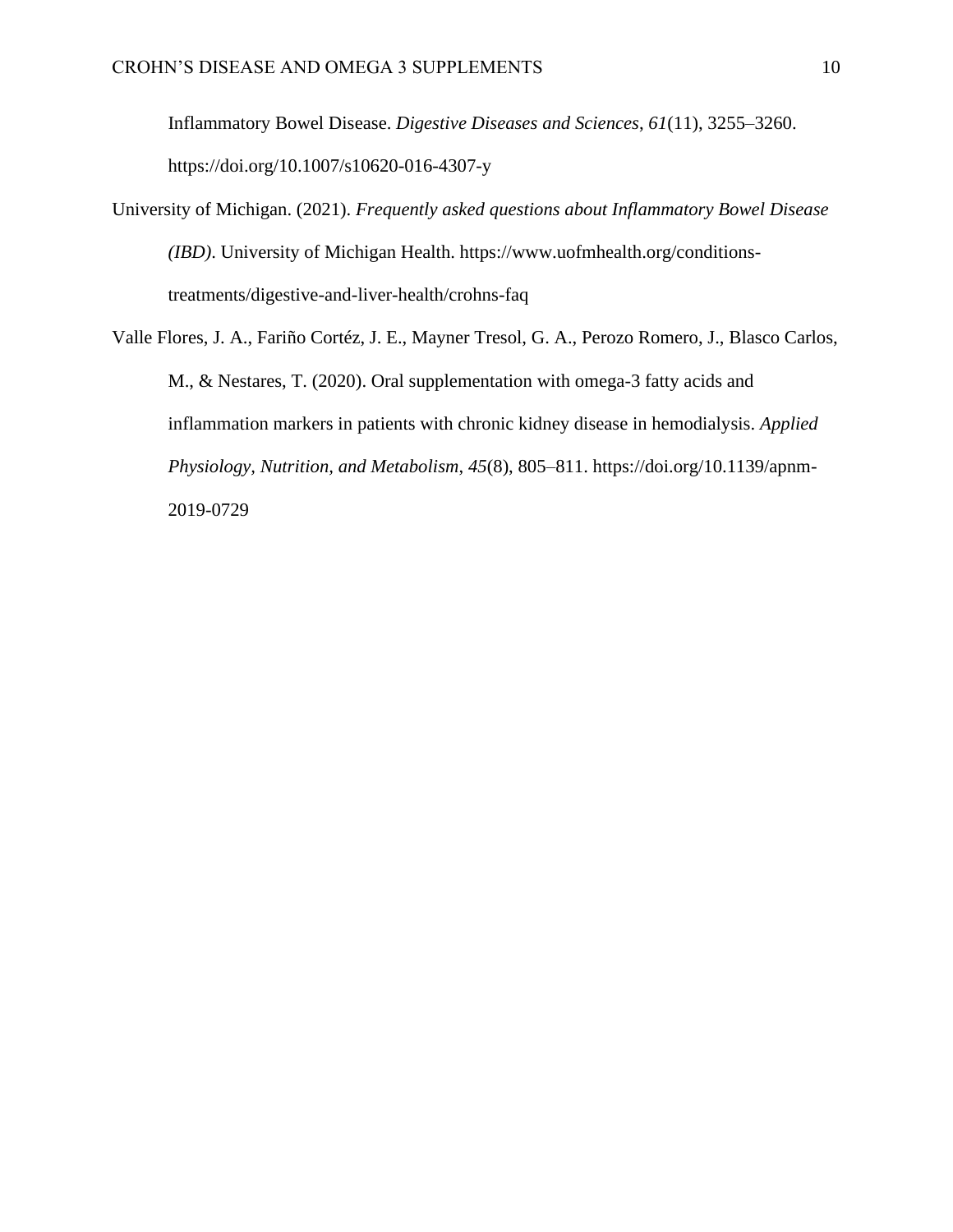### **Appendix A**

## Individual Evidence Summary

| <b>Databases Used:</b> |                |      | <b>Search Terms Used:</b>                             |               |                                    | <b>Filters Used:</b>      |                   |
|------------------------|----------------|------|-------------------------------------------------------|---------------|------------------------------------|---------------------------|-------------------|
| EBSCO; PubMed          |                |      | Omega 3; Crohn's Disease; Omega 3 supplement; Crohn's |               |                                    | Years 2016-2021           |                   |
|                        |                |      | Disease stress                                        |               |                                    | Peer-Reviewed Article     |                   |
|                        |                |      |                                                       |               |                                    |                           |                   |
|                        |                |      |                                                       |               |                                    |                           |                   |
| <b>Article</b>         | Author(s)      | Year | <b>Evidence</b>                                       | <b>Sample</b> | <b>Results</b>                     | <b>Limitations</b>        | <b>Strength</b>   |
| #                      |                |      | <b>Type</b>                                           | <b>Size</b>   | <b>Recommendations</b>             |                           | $\boldsymbol{\&}$ |
|                        |                |      |                                                       |               |                                    |                           | <b>Quality</b>    |
|                        | Natto,         | 2019 | Meta-                                                 | N/A           | Omega-3 fatty acid                 | Researchers used 16       | Level I           |
| $\mathbf{1}$           | Yaghmoor,      |      | Analysis of                                           |               | supplements may be associated      | studies to analyze when   | B                 |
|                        | Alshaeri, Van  |      | <b>RCT</b>                                            |               | with improvements in               | 696 studies were found    |                   |
|                        | Dyke           |      |                                                       |               | inflammatory biomarkers and        | relating to the topic due |                   |
|                        |                |      |                                                       |               | lipid profiles.                    | to the exclusion criteria |                   |
|                        |                |      |                                                       |               |                                    | they identified.          |                   |
|                        | Mackner et al. | 2020 | Empirical &                                           | 23            | Pediatric patients with Crohn's    | Smaller sample size       | Level II          |
| $\overline{2}$         |                |      | Quantitative                                          |               | Disease who report high levels     |                           | $\mathcal{C}$     |
|                        |                |      |                                                       |               | of stress show greater disease     |                           |                   |
|                        |                |      |                                                       |               | activity in their intestinal       |                           |                   |
|                        |                |      |                                                       |               | microbiota than patients who       |                           |                   |
|                        |                |      |                                                       |               | report low stress levels.          |                           |                   |
|                        | Chen, et al.   | 2020 | Retrospective                                         | 876           | In individuals with                | The patients              | Level III         |
| 3                      |                |      |                                                       |               | <b>Inflammatory Bowel Disease,</b> | participating in the      | $\bf{B}$          |
|                        |                |      |                                                       |               | CRP and ALB are strongly           | study are only from       |                   |
|                        |                |      |                                                       |               | correlated with disease            | southeast China, may      |                   |
|                        |                |      |                                                       |               | activity.                          | not represent larger      |                   |
|                        |                |      |                                                       |               |                                    | population and it is a    |                   |
|                        |                |      |                                                       |               |                                    | retrospective single-     |                   |
|                        |                |      |                                                       |               |                                    | center study.             |                   |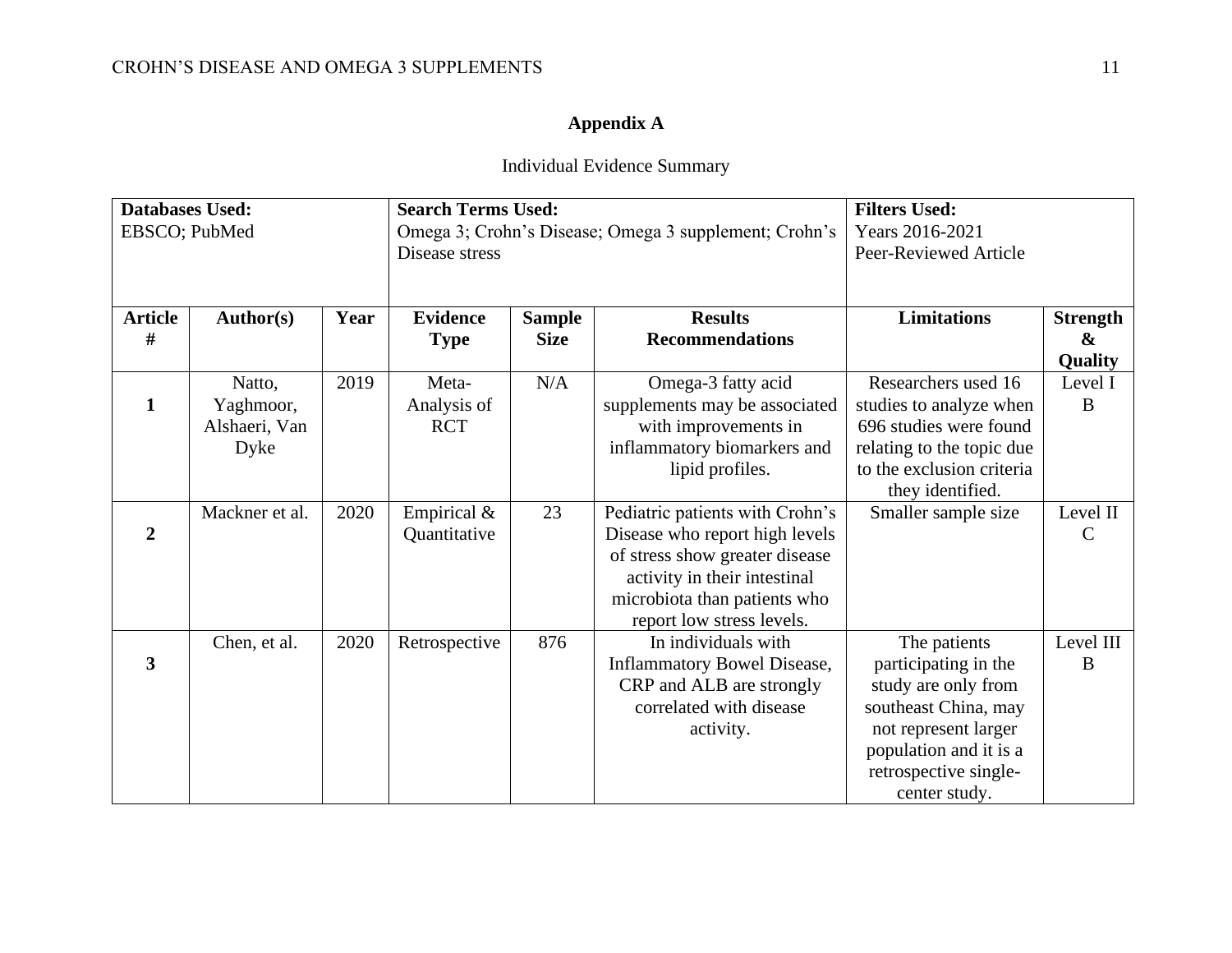| <b>Article</b> | <b>Author(s)</b> | Year | <b>Evidence</b> | <b>Sample</b> | <b>Results Recommendations</b>   | <b>Limitations</b>       | <b>Strength</b> |
|----------------|------------------|------|-----------------|---------------|----------------------------------|--------------------------|-----------------|
| #              |                  |      | <b>Type</b>     | <b>Size</b>   |                                  |                          | &<br>Quality    |
|                |                  |      |                 |               |                                  |                          |                 |
|                | Valle Flores, et | 2020 | <b>RCT</b>      | 93            | In patients with CKD it is       | Cost effectiveness of    | Level I         |
| 4              | al.              |      |                 |               | essential to begin them on an    | the trial                | A               |
|                |                  |      |                 |               | omega-3 supplement. The          |                          |                 |
|                |                  |      |                 |               | results of the investigation     |                          |                 |
|                |                  |      |                 |               | showed a significant decrease    |                          |                 |
|                |                  |      |                 |               | in concentrations of             |                          |                 |
|                |                  |      |                 |               | inflammatory markers of the      |                          |                 |
|                |                  |      |                 |               | participants.                    |                          |                 |
|                | Suskind, et al.  | 2016 | Survey          | 417           | Dietary therapy, specifically    | The majority of internet | Level II        |
| 5              |                  |      |                 |               | specific carbohydrate diet       | sites the survey was     | B               |
|                |                  |      |                 |               | (SCD) are promising in the       | sent to are SCD-         |                 |
|                |                  |      |                 |               | treatment of Inflammatory        | specific so there was    |                 |
|                |                  |      |                 |               | <b>Bowel Disease but further</b> | the likelihood of        |                 |
|                |                  |      |                 |               | studies need to be performed.    | response bias.           |                 |
|                | Hu, et al.       | 2019 | Meta-analysis   | 127,477       | Omega-3 supplementation is       | Unable to perform a      | Level I         |
| 6              |                  |      | of RCT          |               | associated with a lower risk of  | subgroup analysis and    | A               |
|                |                  |      |                 |               | MI, CHD, CVD, and death          | the analysis did not     |                 |
|                |                  |      |                 |               | from CVD or CHD                  | include small trials.    |                 |

*Note:* n/a= not applicable, RCT= randomized control trial, CRP= C-reactive protein, ALB= albumin, CKD= chronic kidney disease, MI= myocardial infarction, CHD= coronary heart disease, CVD=cardiovascular disease, SCD= specific carbohydrate diet